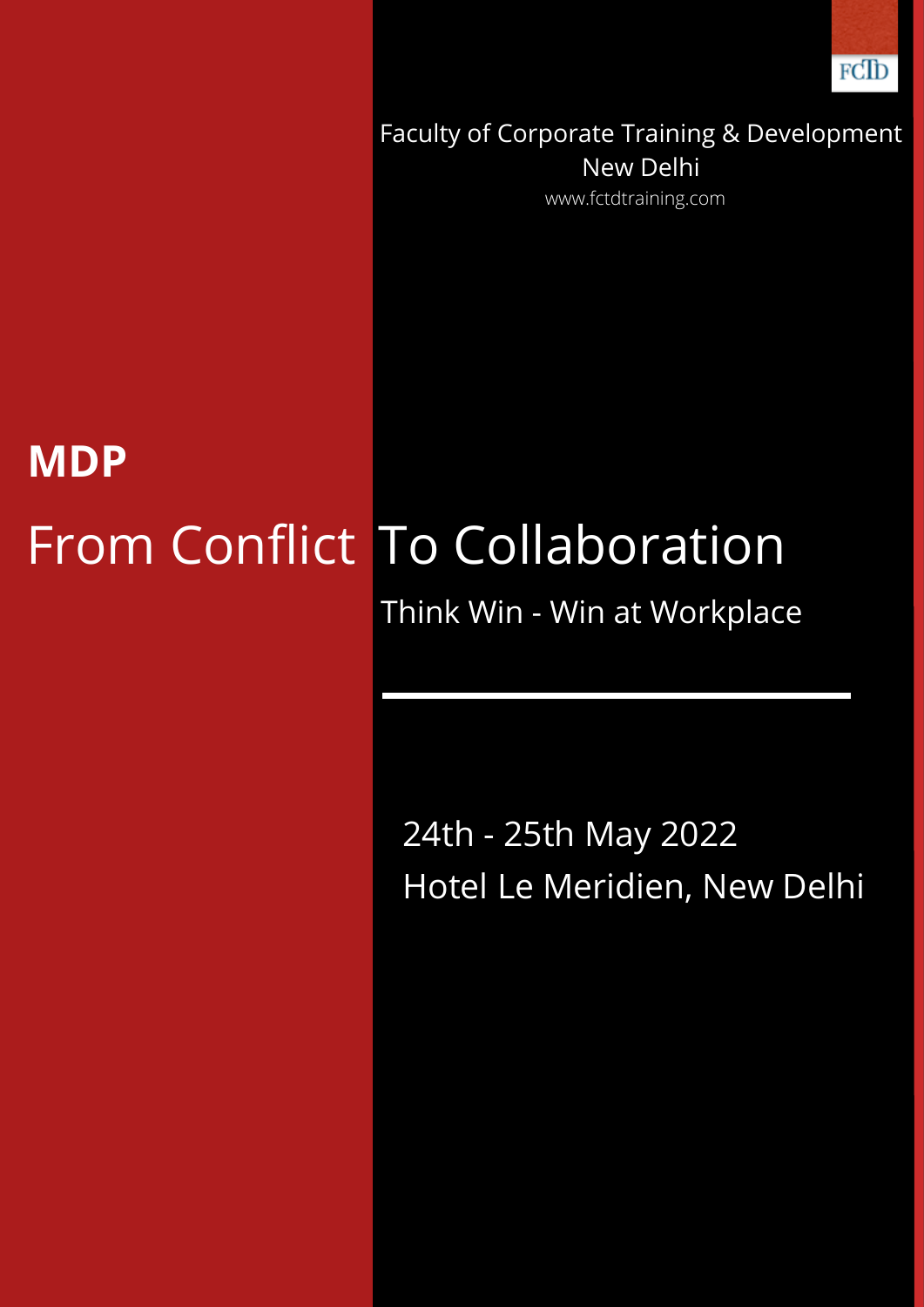## **From Conflict To Collaboration**

| <b>Backdrop</b>   | Peter Drucker, the management thinker said that friction, confusion and<br>underperformance exist in every organisation which makes conflict inevitable.<br>Further, research reveals that managers today spend at least 24% of their time<br>managing conflict. Does that sound like a shocking waste? No, because the good<br>news is that conflicts and differences bring in innovative solutions to do things<br>differently. In this program, participants will be able to learn to understand<br>constructive conflicts in their organisation and adopt a collaborative solution-centric<br>approach to conflcit resolution. |                                                                                                                                                                                                                                                                                                                         |
|-------------------|------------------------------------------------------------------------------------------------------------------------------------------------------------------------------------------------------------------------------------------------------------------------------------------------------------------------------------------------------------------------------------------------------------------------------------------------------------------------------------------------------------------------------------------------------------------------------------------------------------------------------------|-------------------------------------------------------------------------------------------------------------------------------------------------------------------------------------------------------------------------------------------------------------------------------------------------------------------------|
| <b>Objective</b>  | The aim of this program is to:<br>Develop emotional intelligence to manage conflicting situations,<br>Build effective interpersonal skills, and<br>Structure the critical conversation in complex team dynamics for positive<br>$\bullet$<br>outcomes.                                                                                                                                                                                                                                                                                                                                                                             |                                                                                                                                                                                                                                                                                                                         |
| Contents          | Day 1                                                                                                                                                                                                                                                                                                                                                                                                                                                                                                                                                                                                                              | Day 2                                                                                                                                                                                                                                                                                                                   |
|                   | Understanding conflict mindset : a<br>constructive solution-centric approach<br>Managing Intra-personal conflicts:<br>resolving internal conflicts by self<br>awareness and self-regulation<br>Developing Emotional intelligence:<br>Managing emotions at workplace<br>Management game:<br>Win as much as you can                                                                                                                                                                                                                                                                                                                  | Resolving Inter-personal conflicts :<br>building effective relationships with boss,<br>peers and subordinates.<br>Case Discussion & Presentaion on 'People<br>are the problem, people are the solution'<br><b>Collaborative</b> team dynamics: Think win<br>$\bullet$<br>- win<br>Management game:<br>Mind the landmine |
| <b>Activities</b> | Micro Lab • Management games • In class exercises • Self Assessments<br>Case Analysis & Presentation                                                                                                                                                                                                                                                                                                                                                                                                                                                                                                                               |                                                                                                                                                                                                                                                                                                                         |
| <b>Schedule</b>   | Date: 24th & 25th May, 2022<br>Time: 9 am to 5.30 pm<br>Venue: Hotel Le Meridien, Windsor Place, New Delhi - 110001                                                                                                                                                                                                                                                                                                                                                                                                                                                                                                                |                                                                                                                                                                                                                                                                                                                         |
| Pedagogy          | The methodology will be highly interactive and will include lectures, case analysis<br>and presentation, role plays, in-class exercises, management games. Every<br>session will consist of a self-assessment test of the participant using psychometric<br>tests with feedback to improve development areas. The program concludes with<br>an individual action plan and formation of a WhatsApp platform for continued<br>guidance and exchange of valuables lessons.                                                                                                                                                            |                                                                                                                                                                                                                                                                                                                         |
| For Whom          | Executives at all levels in organisations such as government, public and private<br>sectors and NGOs etc.                                                                                                                                                                                                                                                                                                                                                                                                                                                                                                                          |                                                                                                                                                                                                                                                                                                                         |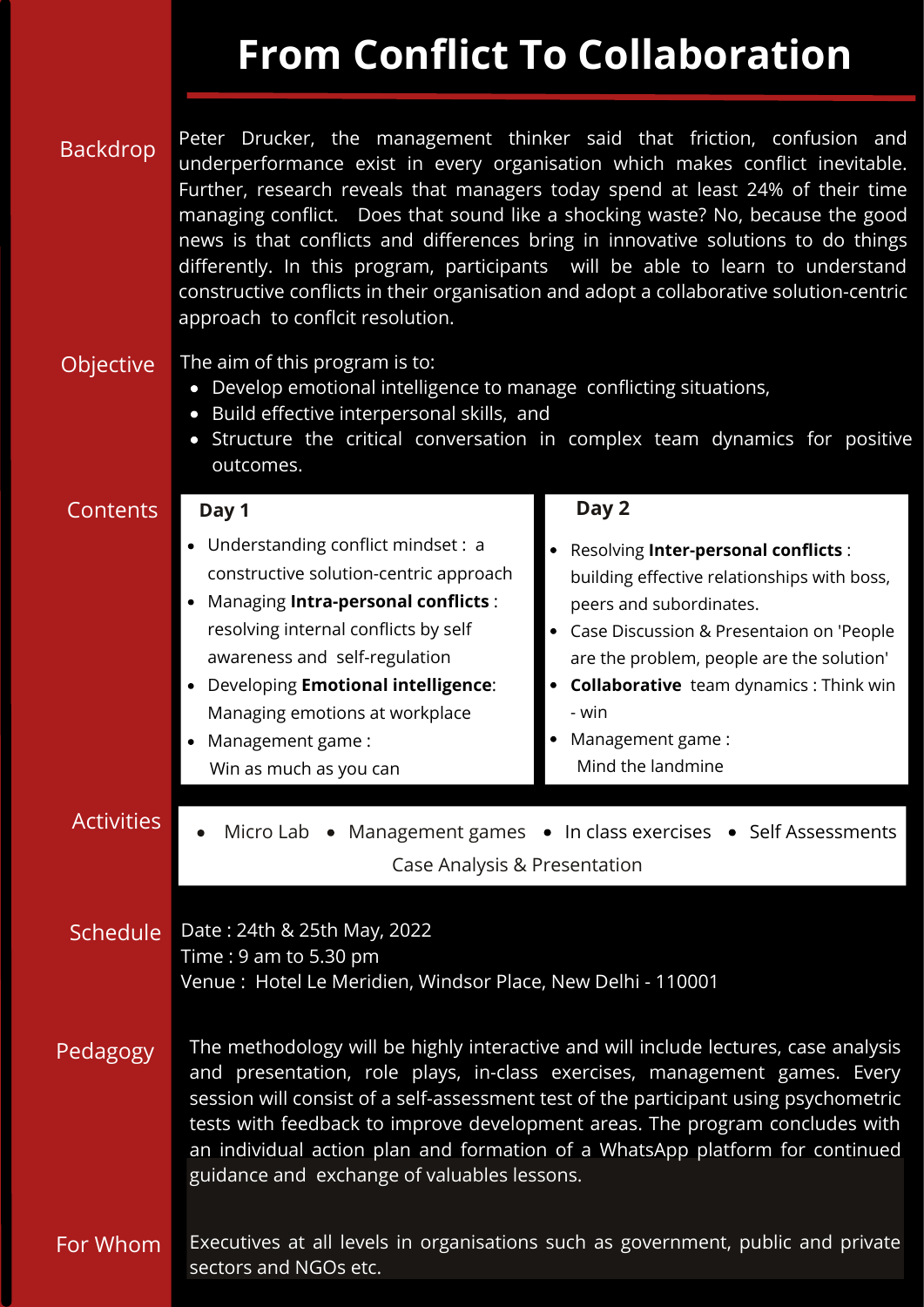- <span id="page-2-0"></span>• It is a non-residential program.
- The program fee is Rs.25,000/- per participant plus 18% GST. The fee includes training kit, reading material, tea with snacks and lunch.
- Group Discount: 20% will be applicable for three (3) and more nominations.
- Participants should be nominated by their organisations by filling *[Nomination](#page-2-0) form* available on https://fctdtraining.com/from-conflict-to-collaboration.
- The nomination form must be filled in and sent to fctd.training@gmail.com. The last date for receipt of nomination (s) is Friday, 20th May, 2022.
- The fee is to be paid online through NEFT/RTGS. The bank details of FCTD are provided in the *Nomination Form*.
- Organisations are advised to wait for the confirmation of acceptance of nominations(s) before sending the participants to the programme venue.
- The fee is to be paid before the commencement of the program. For any queries regarding payment, MDP Office may be contacted at 9718153392.
- There will be no refund of fees in case of withdrawal or cancellation of nominations. However, substitution will be permitted.



Prof. (Dr.) S. P. Chauhan MA, Ph.D





Prof. (Dr.) Surabhi Goyal MA, MBA, Ph.D

Dr. Surabhi Goyal, with an experience of more than 25 years in management education. She has an MBA from IMT Ghaziabad, Batch of 1991 with specialisation in Human Resource Management (HRM) & Marketing. Subsequently she completed her Doctorate from Allahabad University in 2000. Prof Goyal has held leadership positions in various B- Schools and has successfully led many academic initiatives in the serving institutions and is known for building high-performing teams. She has written case studies and articles which supplement her teaching methodology. In 2012, Dr. Goyal received the 'Best Professor Award' by Headlines Today for her interactive, case-based and innovative teaching and training methodology. She has designed and conducted various MDPs for executives of NTPC, NHPC, POSOCO, IRCTC, HIL, NCRTC, SCOPE, MMTC, FCI , SJVN and others. She has expertise in training executives on Understanding Self and Others, Goal Setting, Managerial Effectiveness skill, Developing Inter-personal Skills, Time and Stress Management, Conflict Management, & Work-Life Balance.

## Program **Details**

Faculty Profile